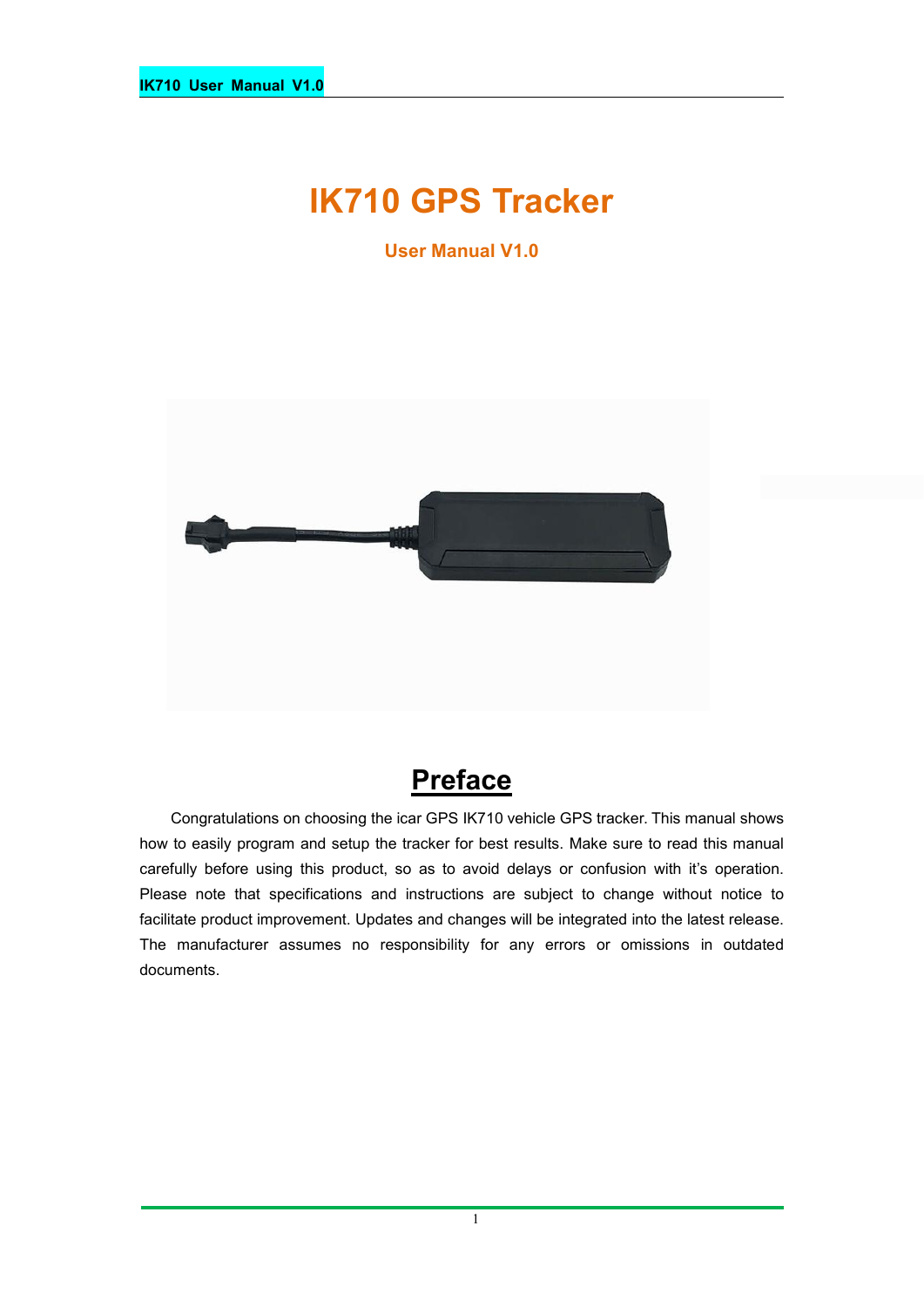#### **1. Overview**

IK710 is a Vehicle GPS tracker.

#### **2. Features**

- Real-timing tracking
- **•** GPS Positioning
- **•** History record check
- Geo-Fence alarm
- Low battery alarm
- Power saving mode
- PC & Mobile App tracking
- Mini Hidden
- IP65 Water resistant

### **3. Applications**

- Vehicle tracking
- $\bullet$  Motorcycle tracking
- **•** E-bike tracking

#### **4. Specifications**

| <b>Item</b>                 | <b>Specifications</b>              |  |
|-----------------------------|------------------------------------|--|
| Dimension                   | 74*25*13mm                         |  |
| Weight                      | 30 <sub>g</sub>                    |  |
| <b>Voltage Value</b>        | 10-100V                            |  |
| Backup battery              | 3.7 V 140mAh                       |  |
| Power consumption           | 40mA standby current               |  |
| Working temperature         | $-20^{\circ}$ C to 65 $^{\circ}$ C |  |
| <b>Item</b>                 | <b>Specifications</b>              |  |
| Cellular Bands              | GSM: 850/900/1800/1900Mhz          |  |
| Positioning                 | GPS, AGPS, LBS                     |  |
| <b>Tracking Sensitivity</b> | $-162$ dBm                         |  |
| Sensor                      | Accelerometer                      |  |
| LED                         | <b>RED/GREEN/BLUE</b>              |  |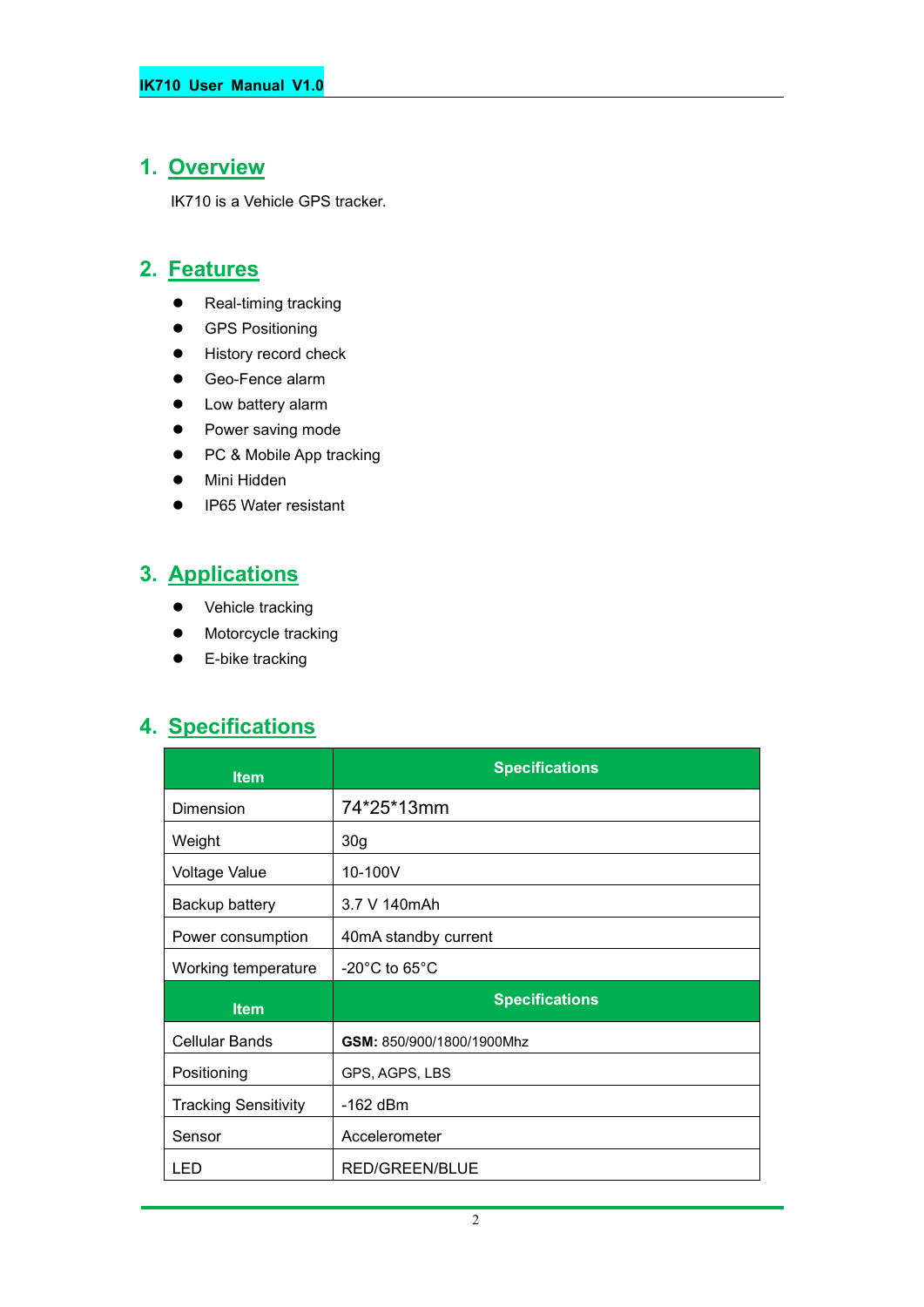#### **IK710 User Manual V1.0**

| SIM Card interface | Micro SIM |
|--------------------|-----------|
| Waterproof         | IP65      |

### **5. IK710 interface**



#### **6. In the box**

- 1\* IK710 GPS Tracker
- 1\* Quick Start Guide

### **7. Installation**

#### **7.1 SIM Card installation**

- Get ready a **Micro Sim Card** that support GSM&GPRS with 30MB data per month
- Open the top housing
- Insert **Sim card** to sim card slot correctly
- Devices would turn on autoly (green led will blinking).
- After that the device will be ready.

#### **7.2 LED Indications**

|                   | Flash                       | Fix      | Оff                                         |
|-------------------|-----------------------------|----------|---------------------------------------------|
| Green Light       | GSM/GPRS conversation start |          | No GPRS signal   Power off or in sleep mode |
| <b>Blue Light</b> | GPS location successful     |          | No GPRS signal   Power off or in sleep mode |
| Red Light         |                             | charging | Full battery or charged full                |

#### **8. SMS Commands List**

| Function<br>Command Format |  | for example |
|----------------------------|--|-------------|
|----------------------------|--|-------------|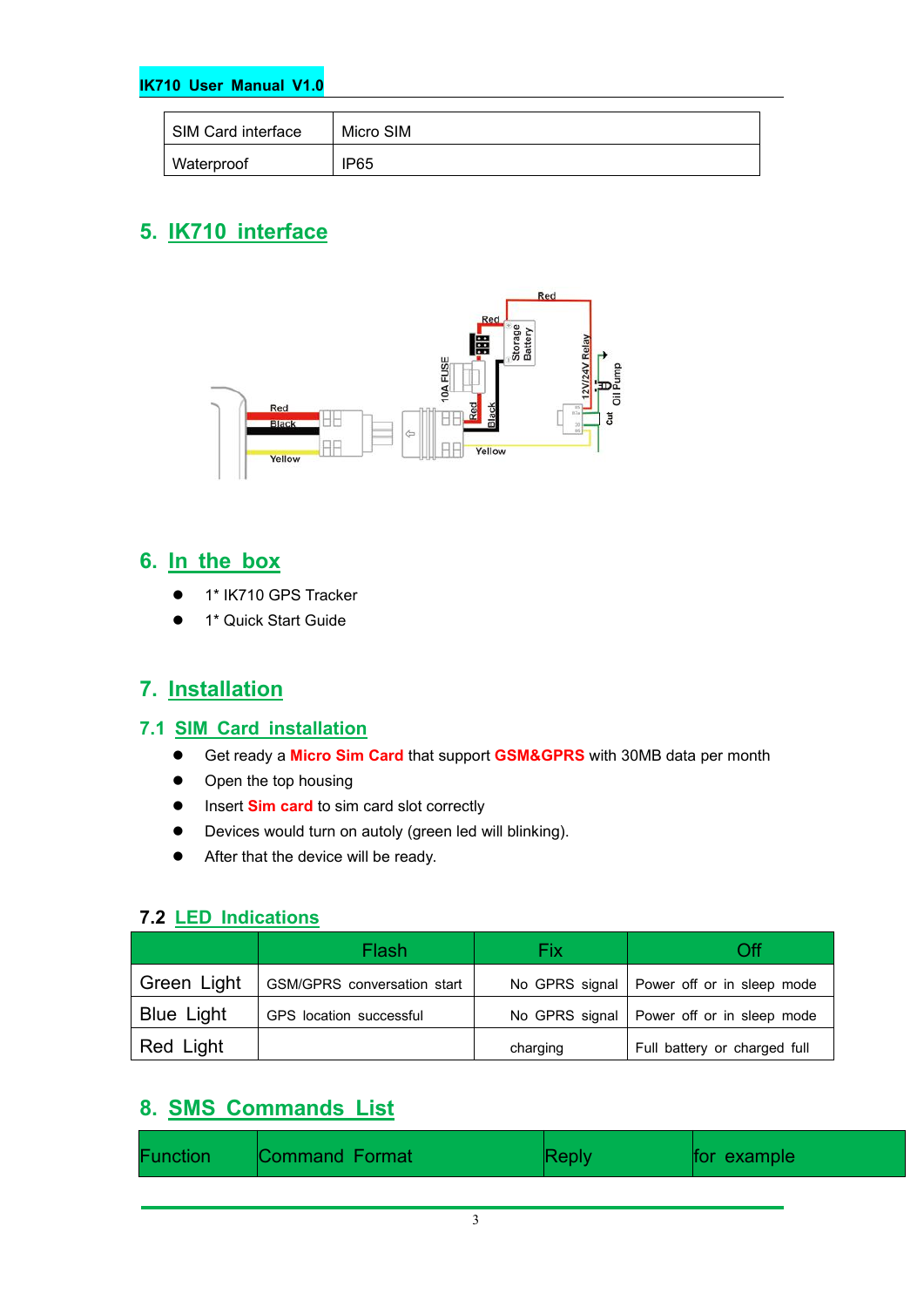| apn+123456+space+content<br>apn ok<br>apnuser+123456+space+con<br>apnuser ok<br><b>APN</b><br>tent<br>apnpasswd+123456+space+<br>apnpasswd<br>content<br>ok<br>admin n<br>admin123456+space+admin<br>admin ok<br>noadmin123456<br>umber<br>phone number<br>time zon<br>timezone+123456+space+G<br>timezone ok<br>MT No.<br>e<br>sleep time o<br>Power <sub>s</sub><br>sleep123456 time<br>ave(default)<br>k<br>shock sl<br>sleep shock<br>sleep123456 shock<br>ok<br>eep<br>sleep123456 off<br>sleep off ok<br>no sleep<br>upload fr<br>upload123456+space+time<br>upload ok<br>equency<br>Cut and<br>555<br>Cut oil OK<br>666<br>resume oil<br>Arm&Dis<br>Arm delay i<br>111 or SF<br>000 or CF<br>n Os<br>arm<br>Position<br>G123456# or where<br>Google map |  |  |
|----------------------------------------------------------------------------------------------------------------------------------------------------------------------------------------------------------------------------------------------------------------------------------------------------------------------------------------------------------------------------------------------------------------------------------------------------------------------------------------------------------------------------------------------------------------------------------------------------------------------------------------------------------------------------------------------------------------------------------------------------------------|--|--|
|                                                                                                                                                                                                                                                                                                                                                                                                                                                                                                                                                                                                                                                                                                                                                                |  |  |
|                                                                                                                                                                                                                                                                                                                                                                                                                                                                                                                                                                                                                                                                                                                                                                |  |  |
|                                                                                                                                                                                                                                                                                                                                                                                                                                                                                                                                                                                                                                                                                                                                                                |  |  |
|                                                                                                                                                                                                                                                                                                                                                                                                                                                                                                                                                                                                                                                                                                                                                                |  |  |
|                                                                                                                                                                                                                                                                                                                                                                                                                                                                                                                                                                                                                                                                                                                                                                |  |  |
|                                                                                                                                                                                                                                                                                                                                                                                                                                                                                                                                                                                                                                                                                                                                                                |  |  |
|                                                                                                                                                                                                                                                                                                                                                                                                                                                                                                                                                                                                                                                                                                                                                                |  |  |
|                                                                                                                                                                                                                                                                                                                                                                                                                                                                                                                                                                                                                                                                                                                                                                |  |  |
|                                                                                                                                                                                                                                                                                                                                                                                                                                                                                                                                                                                                                                                                                                                                                                |  |  |
|                                                                                                                                                                                                                                                                                                                                                                                                                                                                                                                                                                                                                                                                                                                                                                |  |  |
|                                                                                                                                                                                                                                                                                                                                                                                                                                                                                                                                                                                                                                                                                                                                                                |  |  |
|                                                                                                                                                                                                                                                                                                                                                                                                                                                                                                                                                                                                                                                                                                                                                                |  |  |

### **9. App & PC Tracking platform**

### **9.1 App install & Login**

 Search "**ICAR GPS**" in Google Play or iOS store(or scan the following QR code) to download the Mobile APP;

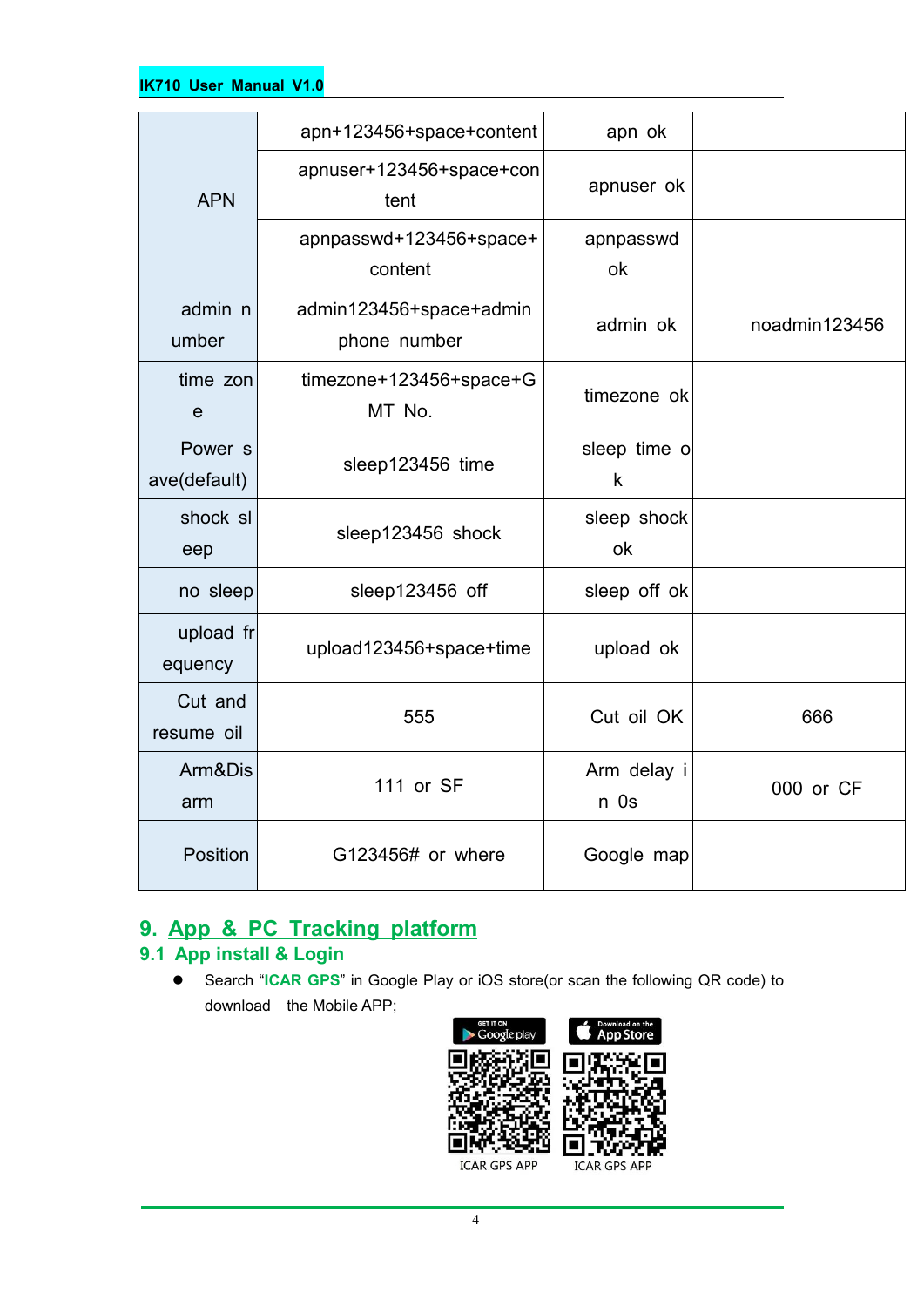#### **IK710 User Manual V1.0**

- Choose the" Login by Device No.,
- Input your device's ID number and password(default is 123456) to login.





- Choose the" Login by User name.,
- Input your user name and password(default is 123456) to login.

#### **9.2 PC login**

- Web: [www.ic](http://www.trackits.com)argps.net, Choose "**ID No**."
- Input your device's ID number and password(default is 123456) to log in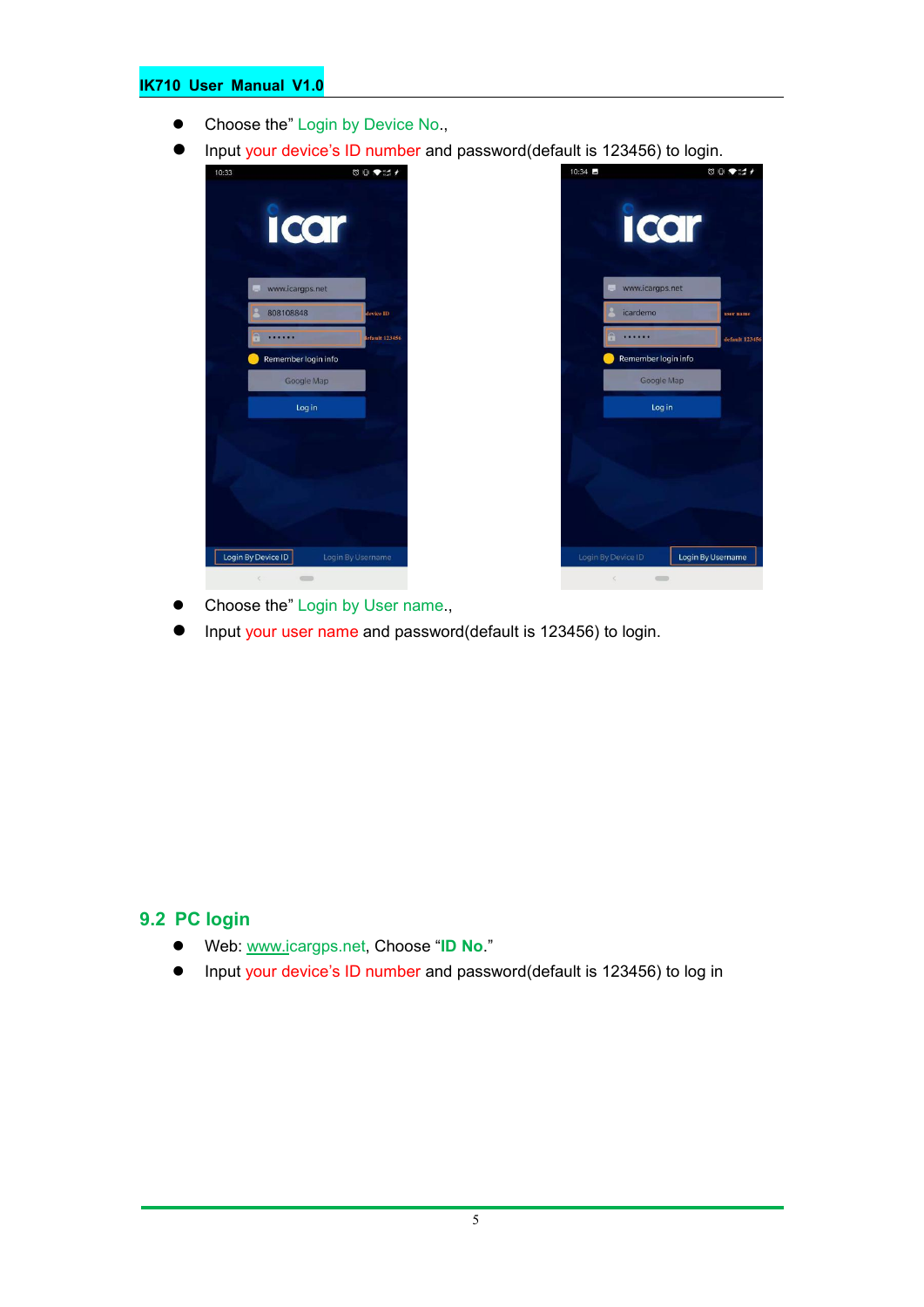|                                                                 | $\overline{\mathcal{C}}$<br>ID No. | Account                                              |
|-----------------------------------------------------------------|------------------------------------|------------------------------------------------------|
|                                                                 | 808108848                          | device ID                                            |
| GET IT ON<br>Download on the<br><b>App Store</b><br>Google play | $\mathbf{a}$<br>                   | default 123456                                       |
|                                                                 | $\bullet$<br>enember               | Demo                                                 |
|                                                                 | Login                              |                                                      |
| <b>ICAR GPS APP</b><br><b>ICAR GPS APP</b>                      | We offer                           | ٠<br>$\star$<br>$\epsilon$<br><b>Select language</b> |

- Web: [www.ic](http://www.trackits.com)argps.net, Choose "**Account**"
- Input user name and password(default is 123456) to log in

|                                                                 | CO<br>I                                                                           |
|-----------------------------------------------------------------|-----------------------------------------------------------------------------------|
|                                                                 | ID No.<br>Account<br>icardemo<br>user name                                        |
| GET IT ON<br>Download on the<br><b>App Store</b><br>Google play | default 123456<br><br>$\bullet$<br>enember<br>Demo                                |
| <b>ICAR GPS APP</b><br><b>ICAR GPS APP</b>                      | Login<br>÷<br>瑞<br>7,440<br>We offer<br>a i<br><b>COL</b><br>×<br>select language |

#### **10. FAQ**

- Q:**Start up Fail?**
- A:Check the device power on or not.